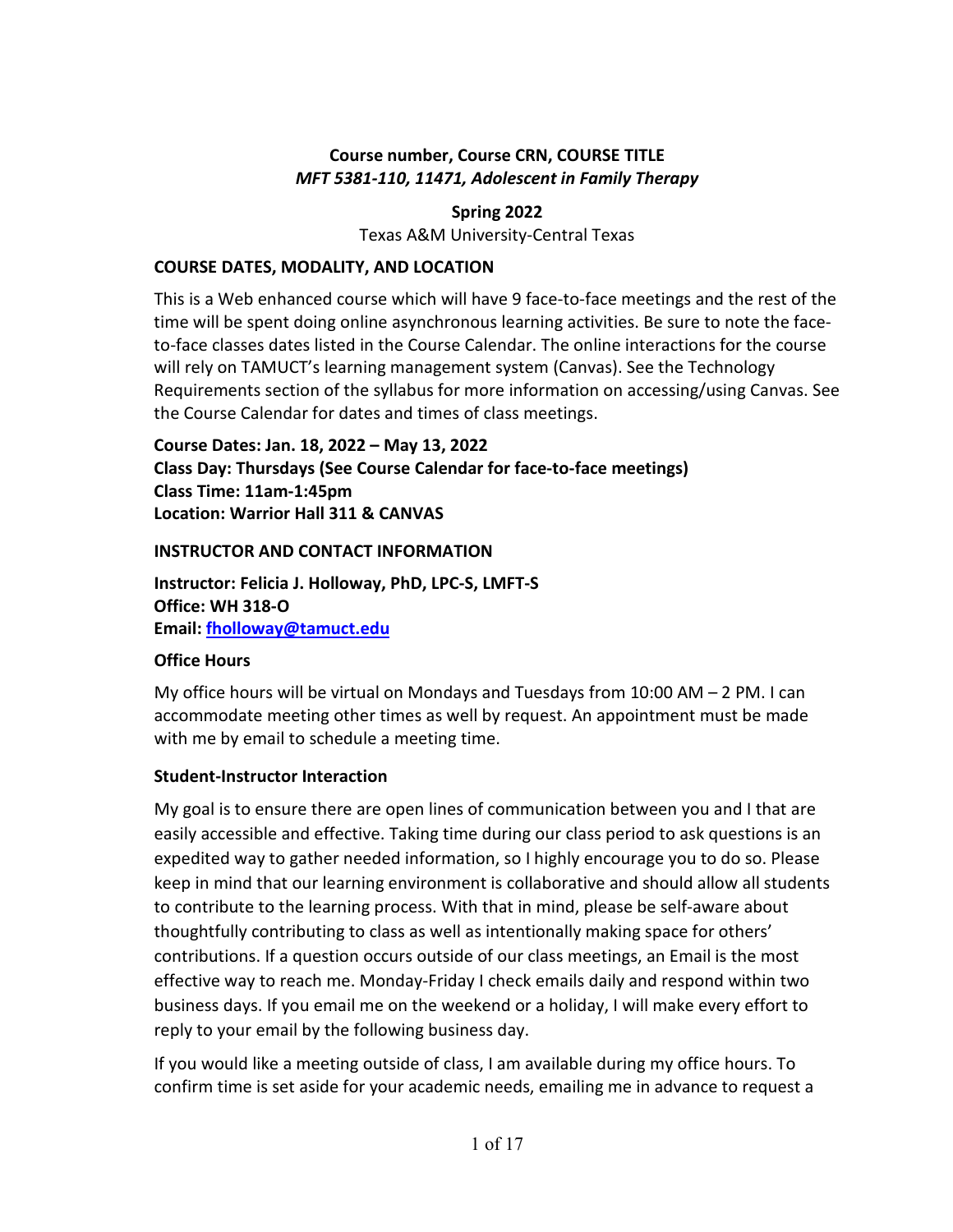meeting time to make an appointment is required.

## **Emergency Warning System for Texas A&M University-Central Texas**

**SAFEZONE.** SafeZone provides a public safety application that gives you the ability to call for help with the push of a button. It also provides Texas A&M University-Central Texas the ability to communicate emergency information quickly via push notifications, email, and text messages. All students automatically receive email and text messages via their myCT accounts.

Downloading SafeZone allows access to push notifications and enables you to connect directly for help through the app.

You can download SafeZone from the app store and use your myCT credentials to log in. If you would like more information, you can visit the [SafeZone](http://www.safezoneapp.com/) website [www.safezoneapp.com].

To register SafeZone on your phone, please follow these 3 easy steps*:*

- 1. Download the SafeZone App from your phone store using the link below:
	- o [iPhone/iPad:](https://apps.apple.com/app/safezone/id533054756) [https://apps.apple.com/app/safezone/id533054756]
	- o **[Android Phone / Tablet](https://play.google.com/store/apps/details?id=com.criticalarc.safezoneapp)** [https://play.google.com/store/apps/details?id=com.criticalarc.safezoneap p]
- 2. Launch the app and enter your myCT email address (e.g., {name}@tamuct.edu)
- 3. Complete your profile and accept the terms of service

## **COURSE INFORMATION**

Course Overview and Description

In this course, students will explore marriage and family therapy theories in relation to treatment of various disorders in adolescence. Study relational, systemic, and contextual factors that are considered in and behavioral health systems which treat adolescents. Prerequisite(s): MFT 5301, MFT 5302 and PSYC 5304.

Course Learning Outcomes

1. Student Learning Outcomes

This course targets two of the MFT program's Student Learning Outcomes:

- a. Students will assess how contextual issues affect individual lives and relational dynamics. (SLO-3)
- b. Students will assess the influence of their social location and personal experiences on the conceptualization and intervention of cases. (SLO-5)

It targets these SLO's through the following Course Learning Outcomes:

2.1 Students will recognize contextual and systemic dynamics (e.i., gender, age,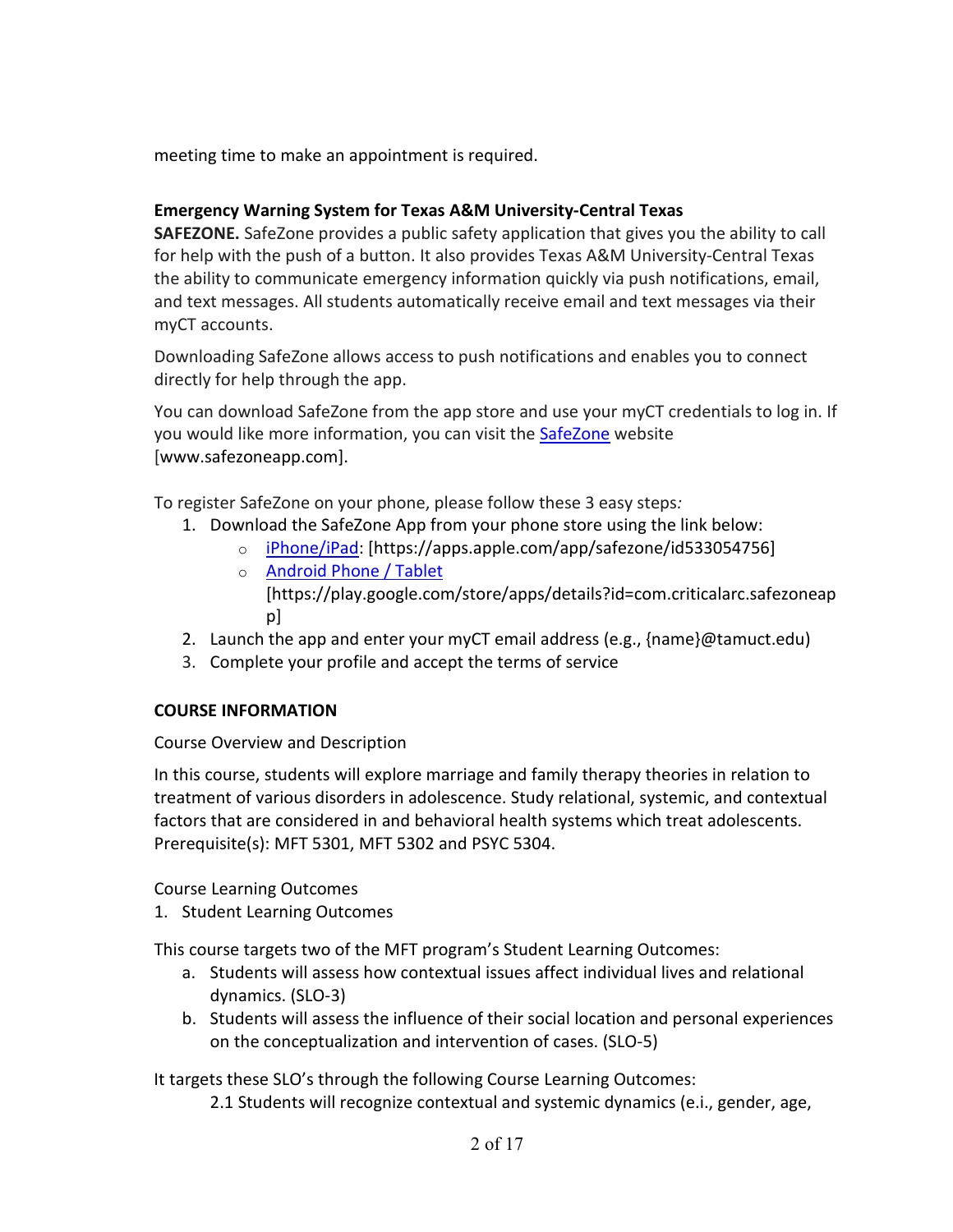socioeconomic status, culture/race/ethnicity, sexual orientation, spirituality, religion, larger systems, social context) SLO-3

2.2 Students will understand the clinical needs and implication of persons with comorbid disorders SLO- 5

2.3 Students will understand the legal requirements and limitations for working with vulnerable populations. SLO-5

## **Required Reading and Textbook(s)**

*Textbooks:*

Micucci, J. A. (2009). *The adolescent in family therapy: Harnessing the power of relationships* (2nd ed.). The Guilford Press. ISBN- 978-1606233306

*Textbooks (Recommended):* 

American Psychological Association (2020) *Publication manual of the American Psychological Association (7th ed.)*. American Psychological Association. ISBN- 978- 1433832161

*Articles:*

- Arnett, J. J. (2006). G. Stanley Hall's adolescence: Brilliance and nonsense. *History of Psychology*, 9, 186-197.
- Jenson, L. A. & Arnett, J. J. (2012). Going global: New pathways for adolescents and emerging adults in a changing world. *Journal of Social Issues*, 68, 473-392.
- Sori, C. F. & Hecker, L. L. (2015). Ethical and legal considerations when counselling children and families. *Australian and New Zealand Journal of Family Therapy*, 36, 450-464.

# **Additional readings may be assigned throughout the course by instructor. All readings can be found in Canvas under their assigned week.**

## **COURSE REQUIREMENTS**

*All assignments must be the student's own work (see the academic integrity section). Do not copy directly from the text or research articles when completing assignments. Written work must follow the American Psychological Association (APA), 7th ed. publication guidelines when indicated. Assignment due dates are indicated on the Course Calendar.*

Assignments:

**1. Class Participation**:**(9x2pts=18pts (2pts for each face-to-face class))** Students will be expected to be present for class. Class participation is vital to the learning experience. Participation points are based on students being present, on-time, prepared, remaining for the entire class period and being actively engaged in the class activities. Examples of engagement in class includes but is not limited to participating in role play activities, answering questions, providing thoughtful input based on the course content and one's own experience, respectfully inquiring about the material or a fellow student's perspective, etc. Students will be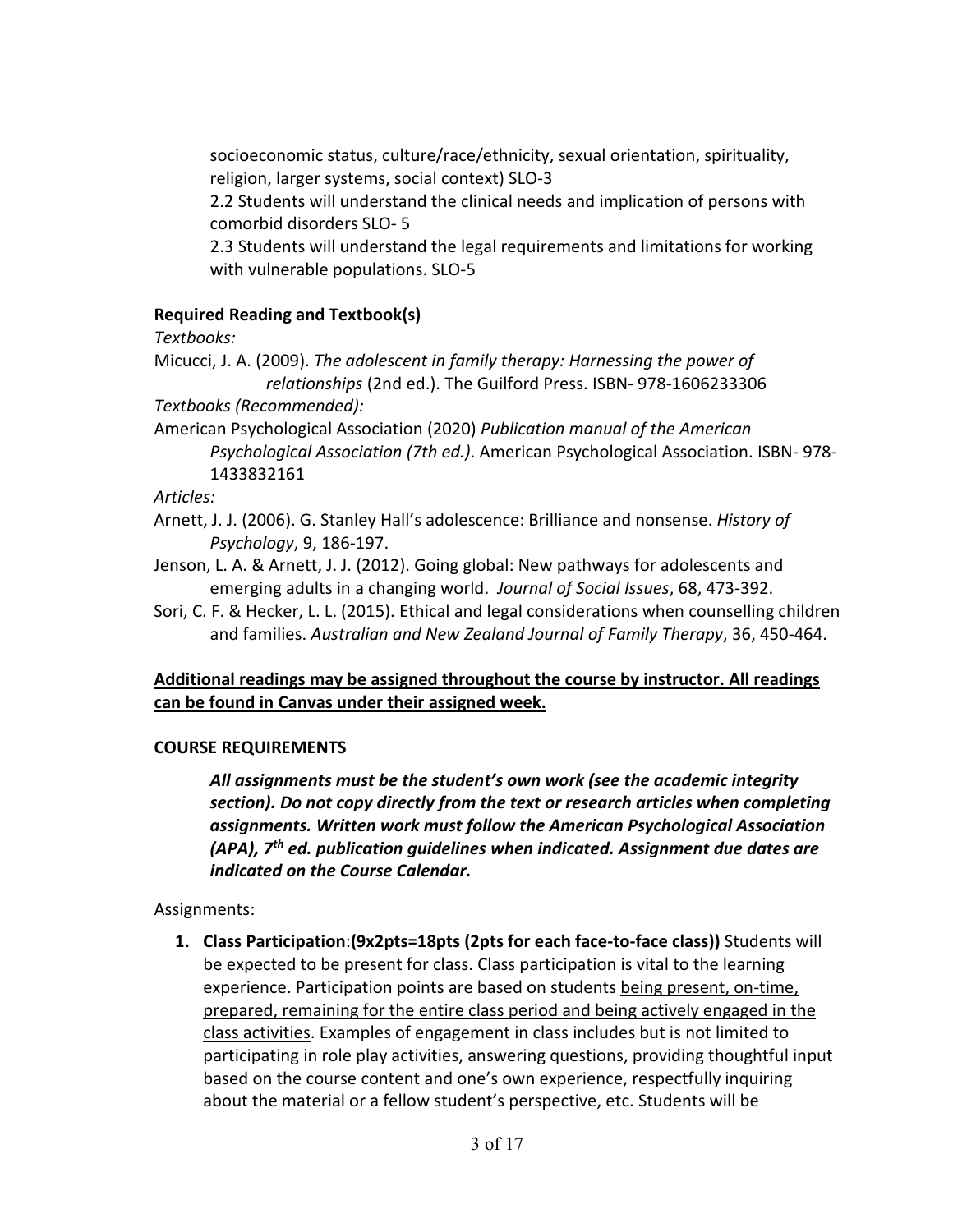responsible for reading/viewing the assigned materials and any other resources provided by the instructor in Canvas before class.

Cooperative group learning experiences will be promoted throughout the course. The goals will focus on shared decision-making, individual and group responsibilities, and effective written and or communication skills. Students are expected to be professional and respectful during their participation in the course.

Per the University catalog, students may request make-up consideration for valid and verifiable reasons, such as illness, death in the immediate family, legal proceedings, or participation in university-sponsored activities. Students participating in university-sponsored activities are responsible for obtaining a written explanation for their absence from the faculty/staff member responsible for the activity. In all cases, students are encouraged to notify the faculty member of the course in advance of any absence.

- **2. Online Content Quizzes**:**(3x2pts=6pts)** In an effort to ensure each student has read/viewed and comprehended some of the material within the course, 3 timed quizzes over course content will be given throughout the semester. Each quiz will have true false and/or multiple-choice questions related to the course content for the week indicated in the Course Calendar. Quiz dates are indicated in the Course Calendar as well. (Addresses CLO 2.1)
- **3. Discussion Boards**:**(6x2pts=12pts)** Discussion Boards help to generate cooperative exploration of the course content in hopes of enhancing the learning experience with a deeper synthesis of knowledge. Students will complete Discussion Boards in the weeks indicated on the Course Calendar. The **initial post should be between 225 and 250 words** and will be worth 1pt. Students **may not exceed 250 words. It is vitally important to be clear and concise.** Referencing and citing research articles, the textbook, or webinars from the course is required in this post. References and citations do not count in the word count parameters. Students must refrain from quoting materials. Students should always use their own words.

Students are also required to respond to at least two other initial posts and each response is worth .5 points. The responses must be between 75 and 100 words each and should expand the conversation. **Students must not exceed 100 words.** If a student only states that they agree or disagree, they will not earn full credit. Students should be curious and generate new questions or considerations in their responses as well as include a synthesis of other scholarly or personal information that informs the discussion. Replies to posts **may not quote the initial post nor include quotes from other resources** but should reference and cite articles or textbooks from the course, when applicable. Discussion Board Etiquette

• Students are expected to be courteous and respectful with their language and tone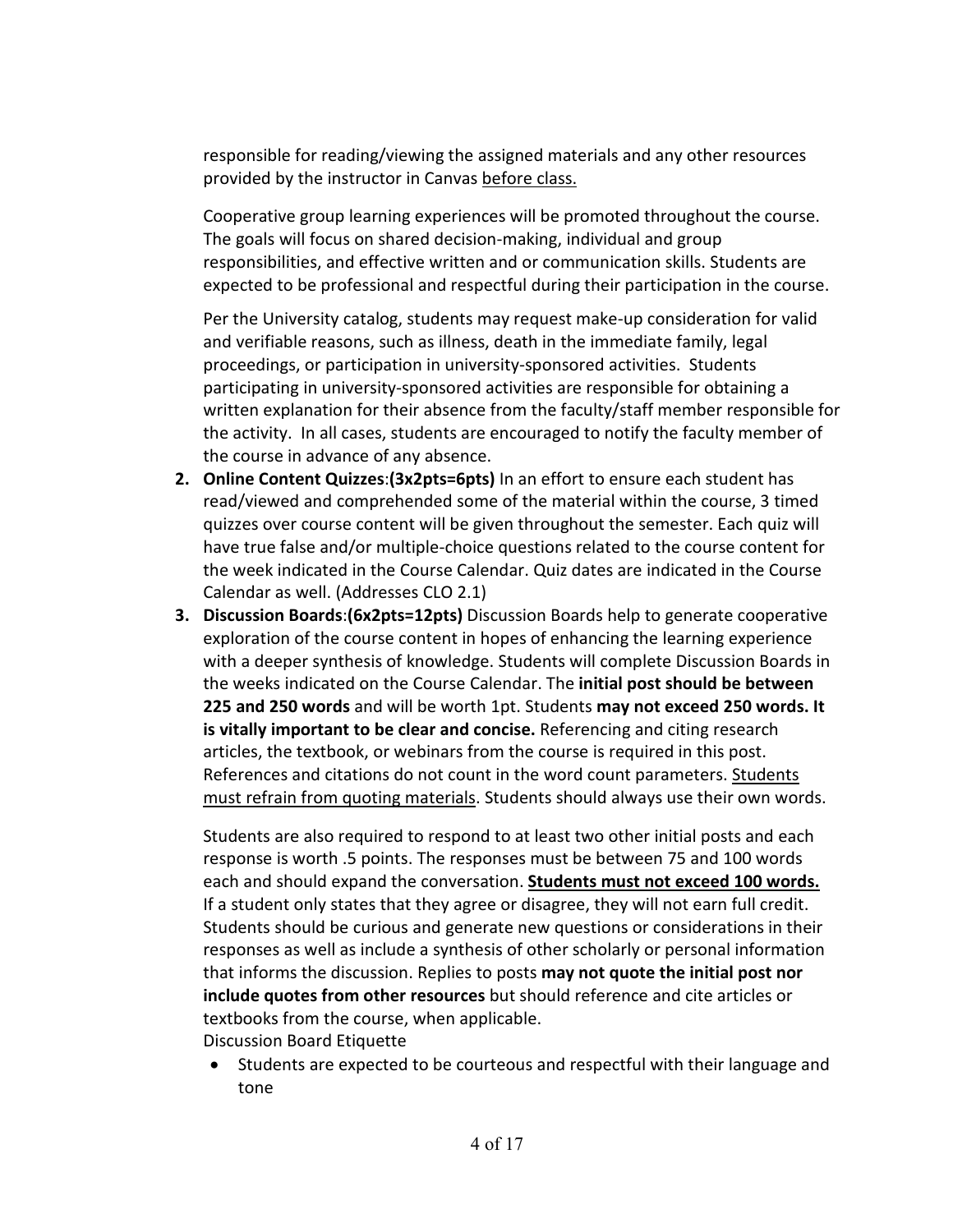- Curiosity about varying perspectives is encouraged. Avoid "why" questions.
- Broad generalizations about groups of individuals should be avoided.
- Be open to new ideas and alternative perspectives.
- Quotations of the initial post, from textbooks or research articles may not be used in posts. (Addresses CLO 2.1, 2.2 & 2.3)
- **4. Webinar Certificates**:**(10x2pts=12pts)** Students will complete webinars from the following website: [\[https://www.txhealthsteps.com/\]](https://www.txhealthsteps.com/) and submit a certificate on Canvas for each training on the dates indicated on the Course Calendar. (Addresses CLO 2.1, 2.2 & 2.3)
- **5. Adolescent Family Therapy Role Play**:**(12pts)** Students will partner with 2 other students from class. Each student will play the part of the therapist while the partners play the adolescent and parent. The student serving as the therapist will conduct a portion of a session with the family unit (role plays should be approximately 20 minutes). The therapist will demonstrate family therapy model interventions/techniques based on relevant information from the course. The family unit issue will be based on the topic for the weeks preceding the therapist's assigned date. Group composition and each therapist's assigned week will be determined during the first week of class. Students will also turn in a 1–2-page handout on Canvas and provide it to the class on the day of their presentation. This handout will describe the family scenario, the plan for session (including therapy model, techniques etc.) and the purpose and expected outcome of the therapist's process. APA style references and citations should be included in the handout. (Addresses CLO 2.1 & 2.2)
- **6. Case Study Paper**:**(22pts)** Students will describe a culturally informed treatment intervention plan to use while working with an adolescent(s) in family therapy. Students will author a paper describing an adolescent involved family scenario of their own creation or taken from a TV series or movie. The TV series or movie family scenario is recommended, so the student can also show a clip during their presentation. The student should provide specifics about the characteristics of the family and adolescent (diagnoses, cultural, family dynamics, etc.), and so forth. Students should detail the goals and objectives for treatment, therapy model, the interventions/ techniques, and the potential outcomes of treatment. The paper should be 5-10 pages long and include 3-4 scholarly references that have been published in the last 10 years including the textbook. The paper should be written in  $7<sup>th</sup>$  edition APA student paper style format. (Addresses CLO 2.2)
- **7. Case Study Presentation**:**(10pts)** Students will present their case study from their paper (20-25 minutes) to the class using a PowerPoint format (and video, if applicable). Presentation dates and the order of presentations will be assigned at the beginning of the course. (Addresses CLO 2.2)

## **Grading Criteria Rubric and Conversion**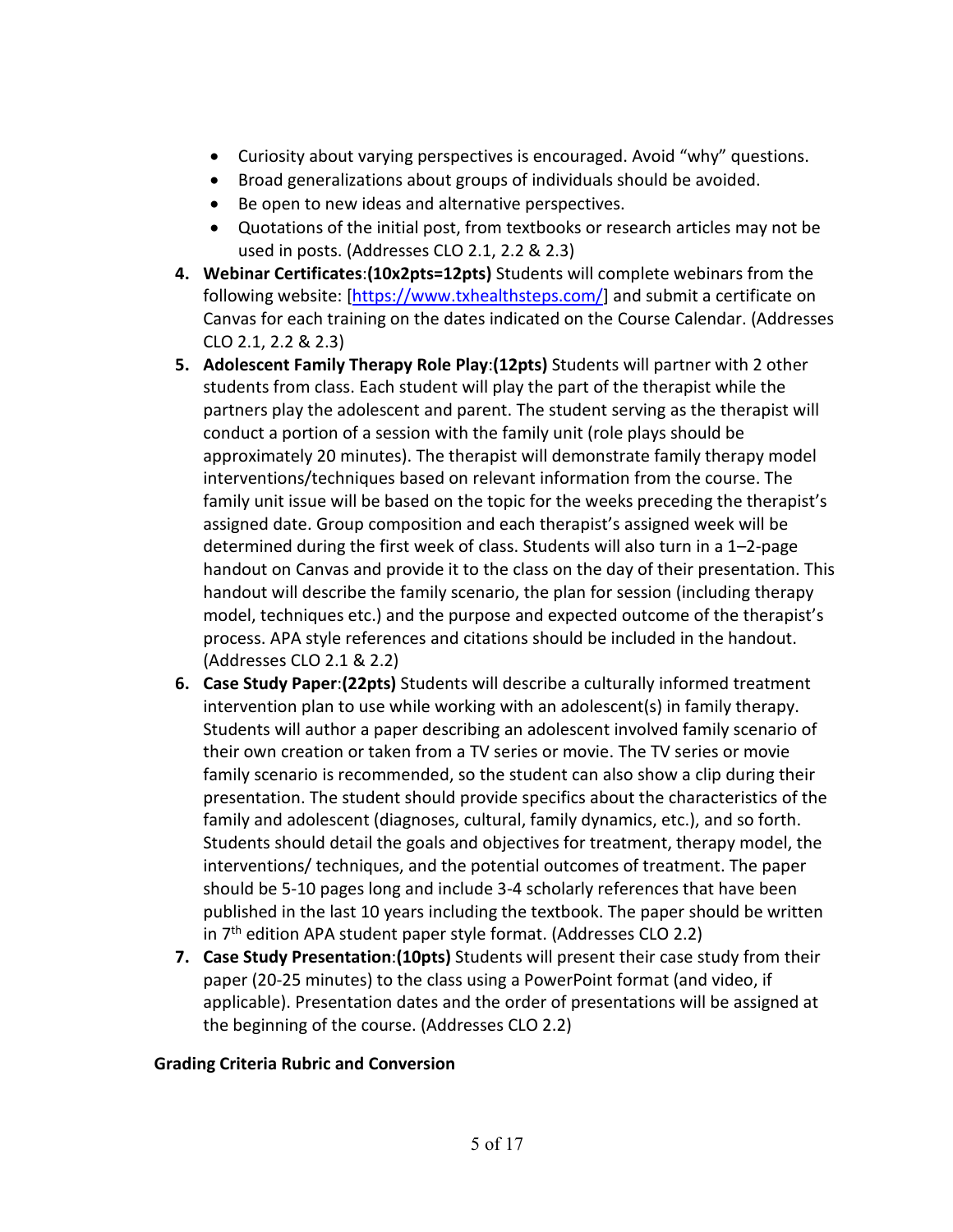### **Assignment Points**

| <b>Assignment</b>                                | <b>Point Value</b> |
|--------------------------------------------------|--------------------|
| Class Participation (2pts per F2F class meeting) | 18                 |
| 3 Online Content Quizzes (2pts per quiz)         | 6                  |
| 6 Discussion Boards (2pts per discussion board)  | 12                 |
| 10 Webinar Certificates (2pts per certificate)   | 20                 |
| Adolescent Family Therapy Role Play              | 12                 |
| Case Study Paper                                 | 22                 |
| Case Study Paper Presentation                    | 10                 |
| <b>Total Possible Points:</b>                    | 100                |

#### **Grade Conversion**

Final course grades will be based on the point totals listed below.

# **Letter Grade = Points**

- $A = 90-100$
- $B = 80-89$
- $C = 70-79$
- $D = 60-69$
- $F = 59$  and below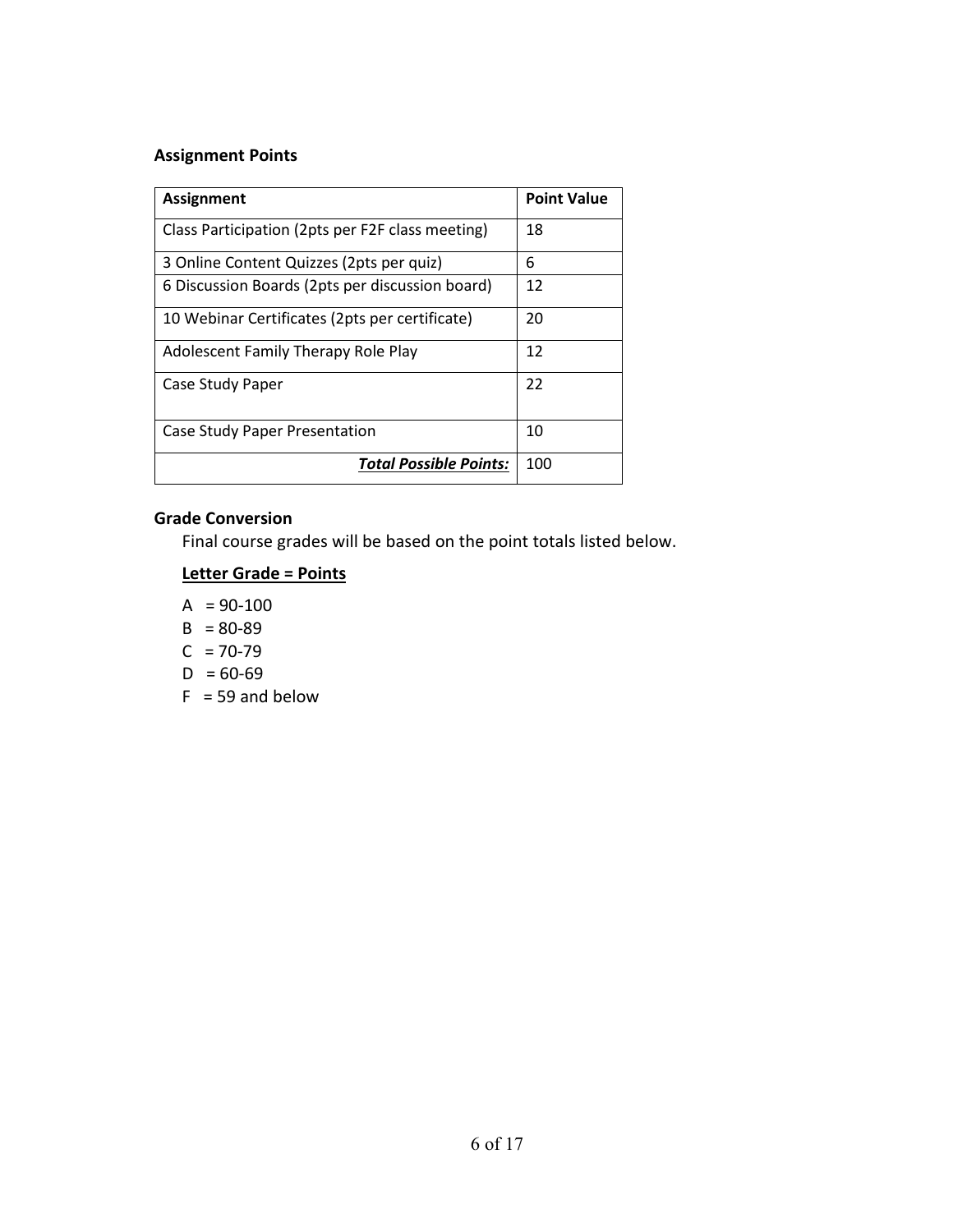# **Rubrics**

|--|

| Criteria                                 | Non-Performance - Adequate | Proficient - Distinguished |
|------------------------------------------|----------------------------|----------------------------|
|                                          | Performance                | Performance                |
| <b>Initial Post</b>                      | $0 - 5$ pts                | $.75-1$                    |
| Post was well written, fully             |                            |                            |
| addresses and develops all               |                            |                            |
| aspects of the prompt.                   |                            |                            |
| Post was factually correct,              |                            |                            |
| reflective and provided a                |                            |                            |
| substantive contribution.                |                            |                            |
| Post contributes to discussion           |                            |                            |
| with clear, concise comments.            |                            |                            |
| Cites scholarly resources such           |                            |                            |
| as textbooks or research                 |                            |                            |
| articles.                                |                            |                            |
| Advances discussion.                     |                            |                            |
| Post was within the required             |                            |                            |
| word count range.                        |                            |                            |
| Uses APA 7 <sup>th</sup> edition format. |                            |                            |
| (1pt)                                    |                            |                            |
| Peer Response 1                          | $0 - 25$ pts               | .5                         |
| Demonstrates analysis of                 |                            |                            |
| others' posts.                           |                            |                            |
| Extends meaningful discussion            |                            |                            |
| by building on previous posts.           |                            |                            |
| Advances discussion with new             |                            |                            |
| ideas or considerations.                 |                            |                            |
| Meets word count parameters.             |                            |                            |
| Uses APA 7 <sup>th</sup> edition format. |                            |                            |
| (.5pt)                                   |                            |                            |
| Peer Response 2                          | $0 - 25$ pts               | .5                         |
| Demonstrates analysis of                 |                            |                            |
| others' posts.                           |                            |                            |
| Extends meaningful discussion            |                            |                            |
| by building on previous posts.           |                            |                            |
| Advances discussion with new             |                            |                            |
| ideas or considerations.                 |                            |                            |
| Meets word count parameters.             |                            |                            |
| Uses APA 7 <sup>th</sup> edition format  |                            |                            |
| (.5pt)                                   |                            |                            |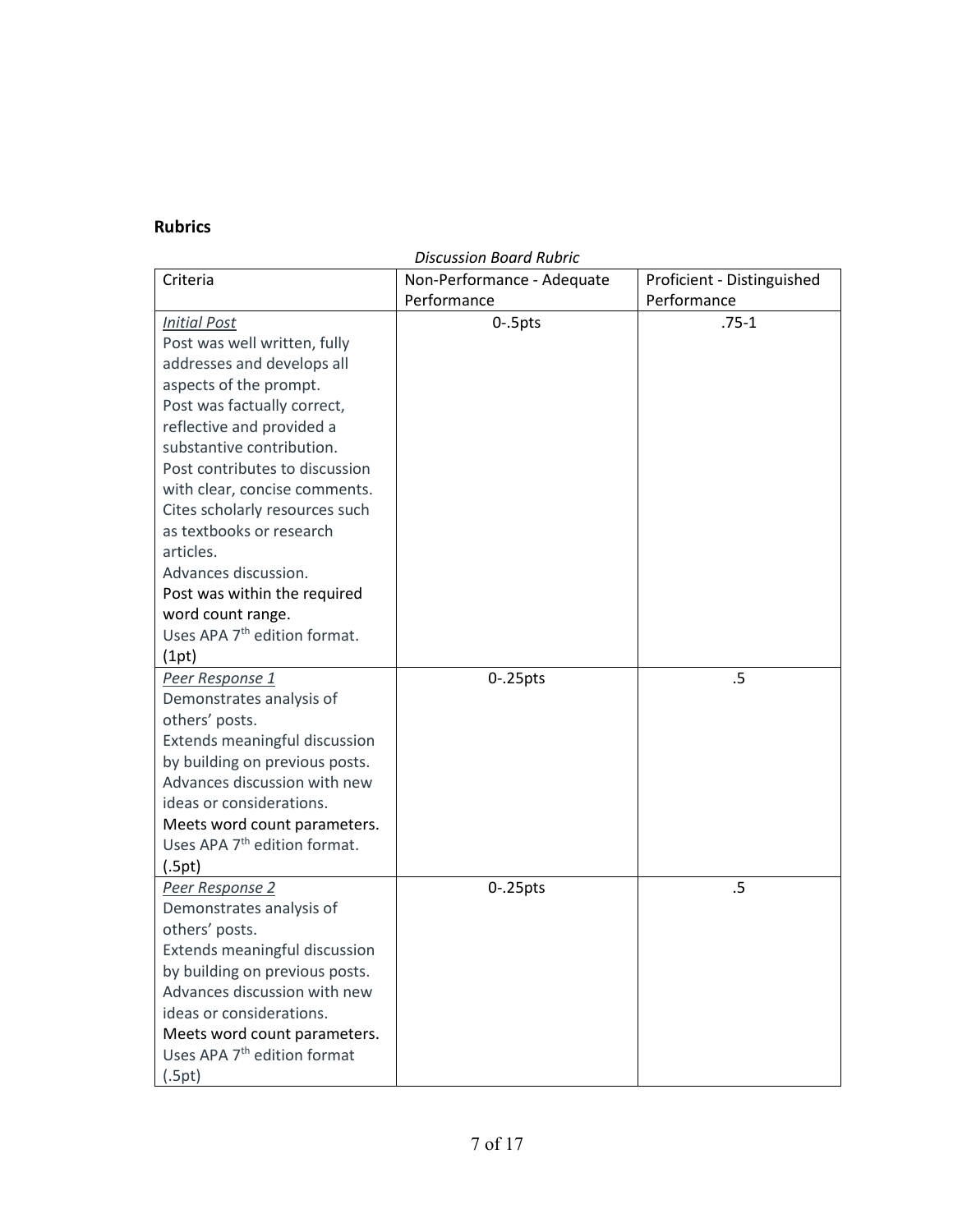| Criteria                        | Non-Performance - Adequate | Proficient - Distinguished |
|---------------------------------|----------------------------|----------------------------|
|                                 | Performance                | Performance                |
| Presented a clear, accurate     | 0-2.25pts                  | $2.5-3pts$                 |
| and informed demonstration      |                            |                            |
| of family therapy model,        |                            |                            |
| techniques, interventions, etc. |                            |                            |
| with an adolescent involved     |                            |                            |
| family unit. (3pts)             |                            |                            |
| Therapist actively engaged the  | 1.75-2pts                  | $2.5-3pts$                 |
| family from a systemic          |                            |                            |
| perspective.                    |                            |                            |
| (3pts)                          |                            |                            |
| Clear evidence of the           | 0-2.75pts                  | 3-4pts                     |
| application of research related |                            |                            |
| to the specific characteristics |                            |                            |
| of the adolescent and family    |                            |                            |
| unit in family therapy was      |                            |                            |
| demonstrated (i.e., client      |                            |                            |
| culture, symptomology,          |                            |                            |
| developmental stage, etc.       |                            |                            |
| were considered). (4pts)        |                            |                            |
| Student provides a detailed     | $0-1.5$ pts                | 1.75-2pts                  |
| handout that includes APA       |                            |                            |
| style citations and references  |                            |                            |
| with minimal errors. (2pts)     |                            |                            |

#### *Adolescent Family Therapy Role Play*

#### *Case Study Paper*

| Criteria                          | Non-Performance - Adequate | Proficient - Distinguished |
|-----------------------------------|----------------------------|----------------------------|
|                                   | Performance                | Performance                |
| Student summarized an             | $0-4pts$                   | $4.25 - 5$ pts             |
| adolescent involved family        |                            |                            |
| therapy scenario and provided     |                            |                            |
| specifics about the               |                            |                            |
| characteristics of the family and |                            |                            |
| adolescent and the issue (5pt)    |                            |                            |
| Student thoughtfully and          | $0-5.5$ pts                | 5.75-7pts                  |
| thoroughly provided detailed      |                            |                            |
| goals and objectives for          |                            |                            |
| treatment, family therapy         |                            |                            |
| model as well as identified and   |                            |                            |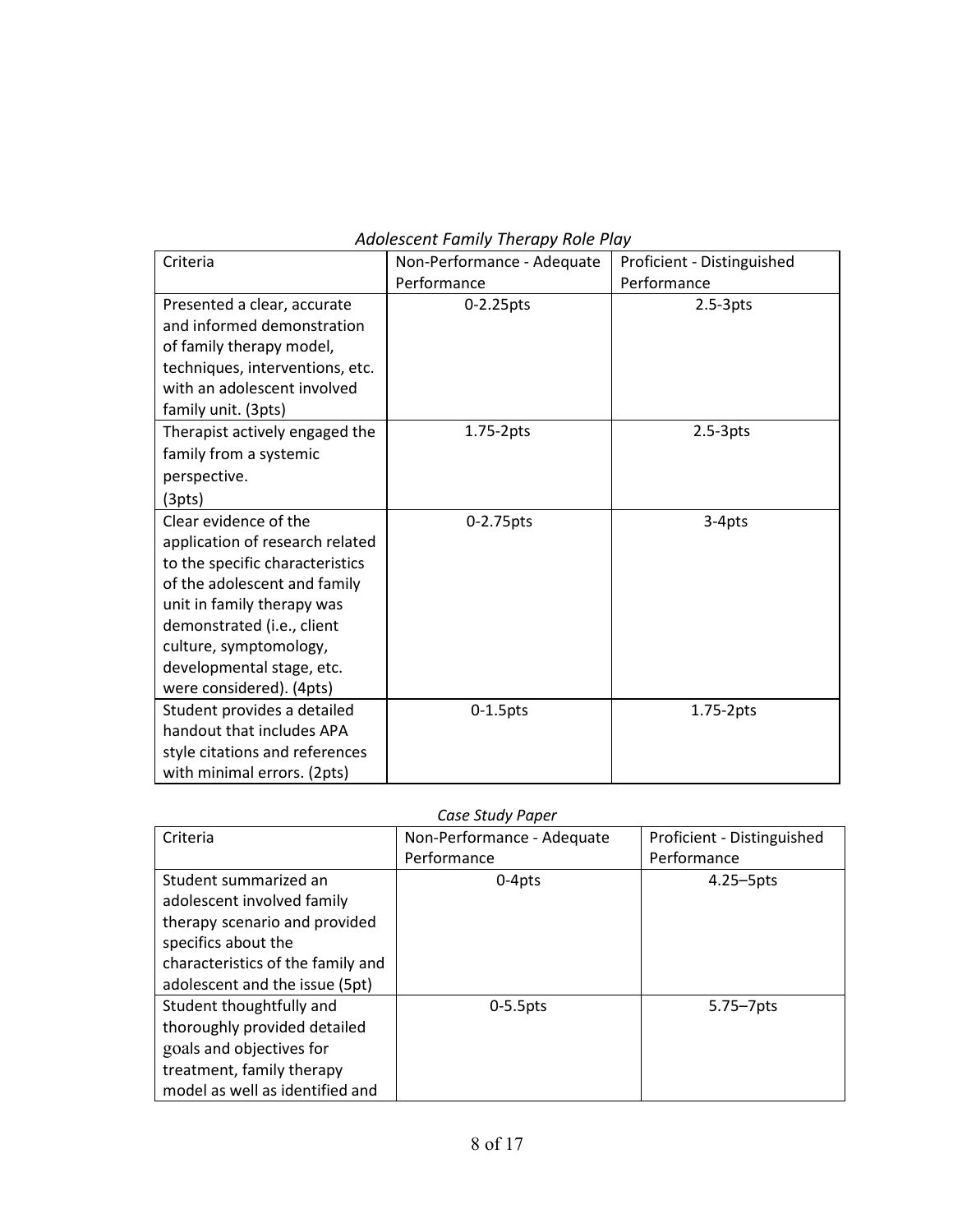| described the interventions/<br>techniques they would use with<br>the family. (7pt)                                                                                                                                                                                |              |                |
|--------------------------------------------------------------------------------------------------------------------------------------------------------------------------------------------------------------------------------------------------------------------|--------------|----------------|
| Student's treatment plan and<br>interventions were research<br>informed and appropriate for<br>family characteristics and issue<br>addressed. (7pt)                                                                                                                | $0-5.5$ pts  | $5.75 - 7$ pts |
| Paper stayed within page<br>requirement and contained 3-4<br>scholarly references that have<br>been published in the last 10<br>years as well as the textbook.<br>Paper is written in APA 7 <sup>th</sup><br>edition student format with<br>minimal errors. (3pts) | $0-2.25$ pts | $2.5-3pts$     |

## **Posting Grades**

Grades will be posted in Canvas within 2 weeks of the assignment due date. Grades will be posted on the Canvas grade book where students can monitor the status of their grade easily*.* Students' final grades are based on their total points earned. Students can calculate an estimate of their grades, at any time, by adding their total points earned and comparing it to the chart above. **There will be no negotiation of grades or course policies. Students should be diligent in working toward the grade they desire in this course.**

## **Grading Policies**

Assignments are expected to be turned in on time. Students should make plans to ensure that all assignments are submitted by the due dates and times. **Late work (work not submitted by 11:59pm on the due date) will not be accepted***.* Work must only be submitted to Canvas. Any work submitted via email will not be graded.

## **COURSE OUTLINE AND CALENDAR**

\*Each week course content will be available in the module associated with that week on Canvas. Be sure to check Canvas weekly for online content to review as part of the course. Online content may include videos, articles, etc. in addition to the textbook assigned readings.

Weekly reading assignments should be done before class meetings and assignment due dates.

| <b>Class Date/Format</b> | Topic | <b>Assigned Readings from</b> | <b>Assignment Due</b> |
|--------------------------|-------|-------------------------------|-----------------------|
|                          |       | <b>Textbooks/Articles</b>     |                       |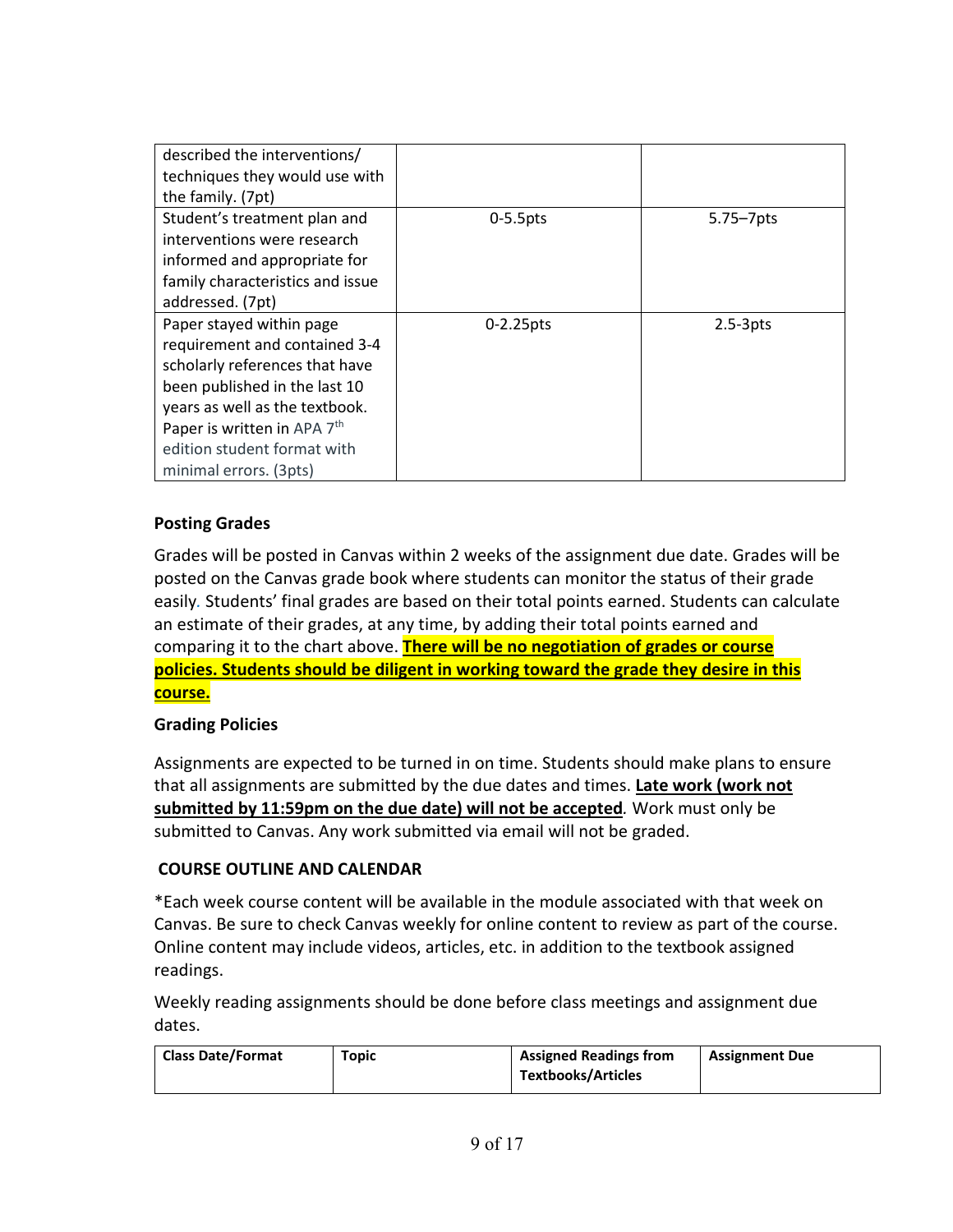| Week $1 - 1/20$                        | Introduction to Course                    | Review Syllabus                                                                        |                                                                                                                                                                                                                                                                                                                                                            |
|----------------------------------------|-------------------------------------------|----------------------------------------------------------------------------------------|------------------------------------------------------------------------------------------------------------------------------------------------------------------------------------------------------------------------------------------------------------------------------------------------------------------------------------------------------------|
| <b>Face to Face</b>                    |                                           |                                                                                        |                                                                                                                                                                                                                                                                                                                                                            |
| Week $2 - 1/27$<br><b>Face to Face</b> | <b>History of Adolescents</b>             | Arnett (2006)<br>The Promise of                                                        | Online Quiz 1: Due<br>Thursday by 11:59pm<br>(Week 2 content)                                                                                                                                                                                                                                                                                              |
| Week $3 - 2/3$                         | Adolescent Development                    | Adolescence Ch. 1<br>Micucci Ch. 2                                                     | <b>Discussion Board 1:</b>                                                                                                                                                                                                                                                                                                                                 |
|                                        |                                           | Adolescent Development<br>Explained<br>The Promise of<br>Adolescence Ch. 2             | Initial Post due by<br>Wednesday at 11:59pm<br>& 2 Responses due by<br>Friday at 11:59pm                                                                                                                                                                                                                                                                   |
| Week $4 - 2/10$                        | Adolescents & Systemic                    | Micucci Ch. 1 & 3                                                                      | <b>Online Quiz 2: Due</b>                                                                                                                                                                                                                                                                                                                                  |
| <b>Face to Face</b>                    | Thinking                                  | The Promise of<br>Adolescence Ch. 3                                                    | Thursday by 11:59pm<br>(Week 4 content)                                                                                                                                                                                                                                                                                                                    |
| Week 5-2/17                            | <b>Cultural Considerations:</b><br>Global | <b>WHO Recommendations</b><br>on Adolescent Health<br>Jenson & Arnett, 2012            | <b>Discussion Board 2:</b><br>Initial Post due by<br>Wednesday at 11:59pm<br>& 2 Responses due by<br>Friday at 11:59pm                                                                                                                                                                                                                                     |
| Week 6-2/24                            | <b>Cultural Considerations:</b>           | Demographic Turning                                                                    | Online Quiz 3: Due                                                                                                                                                                                                                                                                                                                                         |
| <b>Face to Face</b>                    | National                                  | Points for the US<br>The Promise of<br>Adolescence Ch. 4<br>Youth Risk Behavior Survey | Thursday by 11:59pm<br>(Week 6 content)                                                                                                                                                                                                                                                                                                                    |
|                                        |                                           | Summary                                                                                |                                                                                                                                                                                                                                                                                                                                                            |
| Week 7-3/3                             | <b>Ethics</b>                             | Sori & Hecker (2015)                                                                   | <b>Discussion Board 3:</b><br>Initial Post due by<br>Wednesday at 11:59pm<br>& 2 Responses due by<br>Friday at 11:59pm<br><b>Webinar: Teen Consent</b><br>& Confidentiality<br>certificate due by Mar. 3,<br>2022, at 11:59pm<br>Webinar: Recognizing,<br>Reporting, and<br><b>Preventing Child Abuse</b><br>certificate due by Mar. 3,<br>2022, at 11:59p |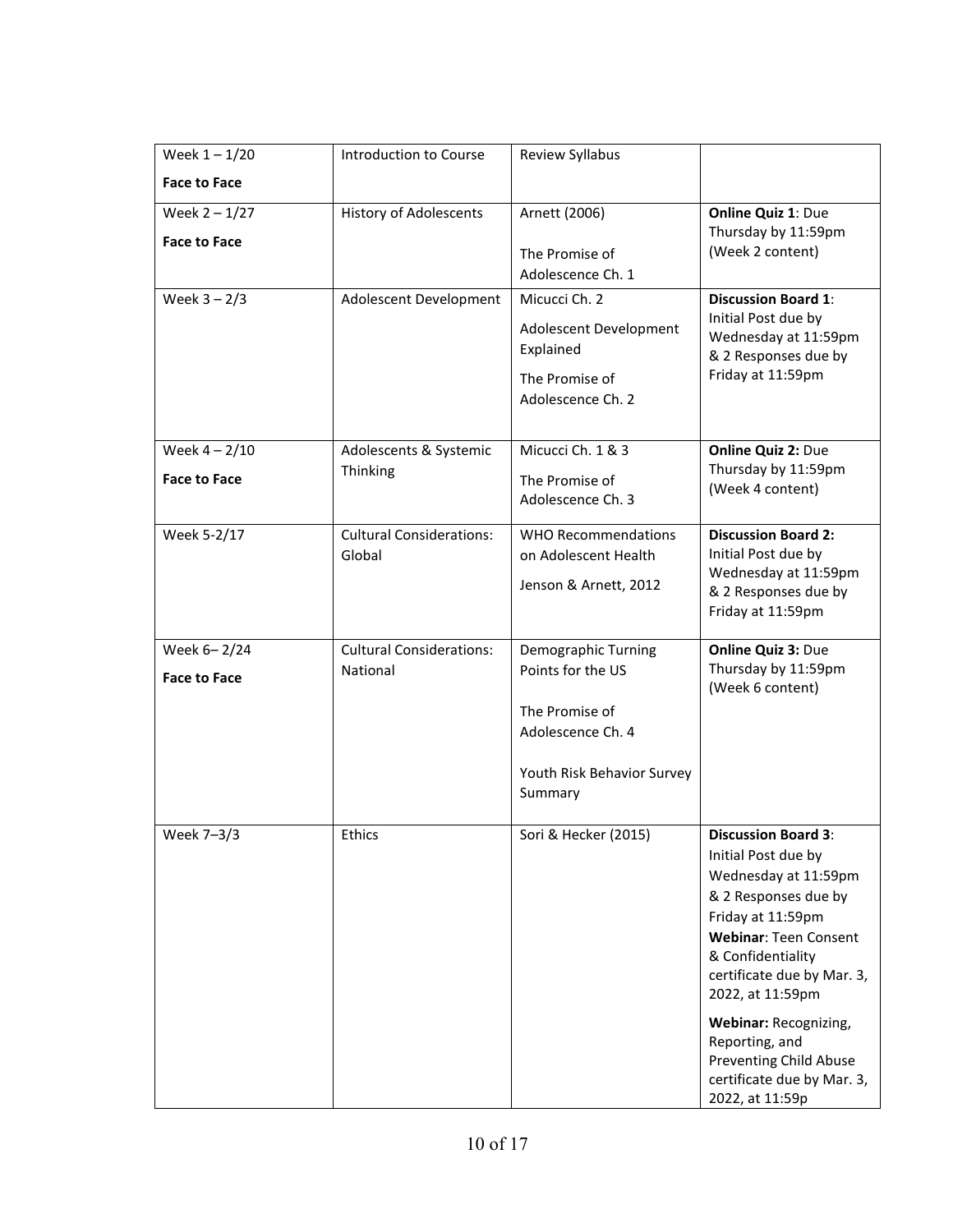| Week $8 - 3/10$         | <b>Assessment &amp; Treatment</b> | Micucci Ch.4                    | Webinar: Youth Suicide:      |
|-------------------------|-----------------------------------|---------------------------------|------------------------------|
|                         |                                   |                                 | Addressing Risks, Plans      |
| <b>Face to Face</b>     |                                   |                                 | and Behaviors certificate    |
|                         |                                   |                                 | due by March 10, 2022,       |
|                         |                                   |                                 | at 11:59pm                   |
|                         |                                   |                                 | <b>Webinar: Addressing</b>   |
|                         |                                   |                                 | Adverse Childhood            |
|                         |                                   |                                 | Experiences through          |
|                         |                                   |                                 | Trauma-Informed Care         |
|                         |                                   |                                 | certificate due by March     |
|                         |                                   |                                 | 10, 2022, at 11:59pm         |
|                         |                                   | <b>SPRING BREAK March 14-18</b> |                              |
|                         |                                   |                                 |                              |
| Week $9 - 3/24$         | Mental Health:                    | Micucci Ch. 6 & 7               | <b>Discussion Board 4:</b>   |
|                         | Depression & Anxiety              |                                 | Initial Post due by          |
|                         |                                   |                                 | Wednesday at 11:59pm         |
|                         |                                   |                                 | & 2 Responses due by         |
|                         |                                   |                                 | Friday at 11:59pm            |
|                         |                                   |                                 |                              |
| Week 10 - 3/31          | Mental Health:                    |                                 | Webinar: Childhood and       |
|                         | Depression & Anxiety              |                                 | <b>Adolescent Depression</b> |
| <b>Face to Face</b>     |                                   |                                 | certificate due by March     |
|                         |                                   |                                 | 31, 2022, at 11:59pm         |
|                         |                                   |                                 | Webinar: Childhood           |
|                         |                                   |                                 | <b>Anxiety Disorders</b>     |
|                         |                                   |                                 | certificate due by March     |
|                         |                                   |                                 | 31, 2022, at 11:59pm         |
|                         |                                   |                                 | Role Plays due in class      |
| Week $11 - 4/7$         | <b>Mental Health: Eating</b>      | Micucci Ch. 5 & 9               | <b>Discussion Board 5:</b>   |
| <b>TAMFT Conference</b> | Disorders & Psychosis             |                                 | Initial Post due by          |
|                         |                                   | Readings on Canvas              | Wednesday at 11:59pm         |
|                         |                                   |                                 | & 2 Responses due by         |
|                         |                                   |                                 | Friday at 11:59pm            |
| Week 12 - 4/14          | Mental Health: Defiant            | Micucci Ch. 8 & 10              | <b>Discussion Board 6:</b>   |
|                         | and Disruptive Behavior           |                                 | Initial Post due by          |
|                         | & School Problems                 |                                 | Wednesday at 11:59pm         |
|                         |                                   |                                 | & 2 Responses due by         |
|                         |                                   |                                 | Friday at 11:59pm            |
| Week 13 - 4/21          | Mental Health: Defiant            |                                 | Webinar: High-Risk           |
| <b>Face to Face</b>     | and Disruptive Behavior           |                                 | Behaviors in Young           |
|                         | & School Problems                 |                                 | People: Screening and        |
|                         |                                   |                                 | Intervention certificate     |
|                         |                                   |                                 | due by April 21, 2022, at    |
|                         |                                   |                                 | 11:59pm                      |
|                         |                                   |                                 | <b>Webinar: ADHD</b>         |
|                         |                                   |                                 | Diagnosis and                |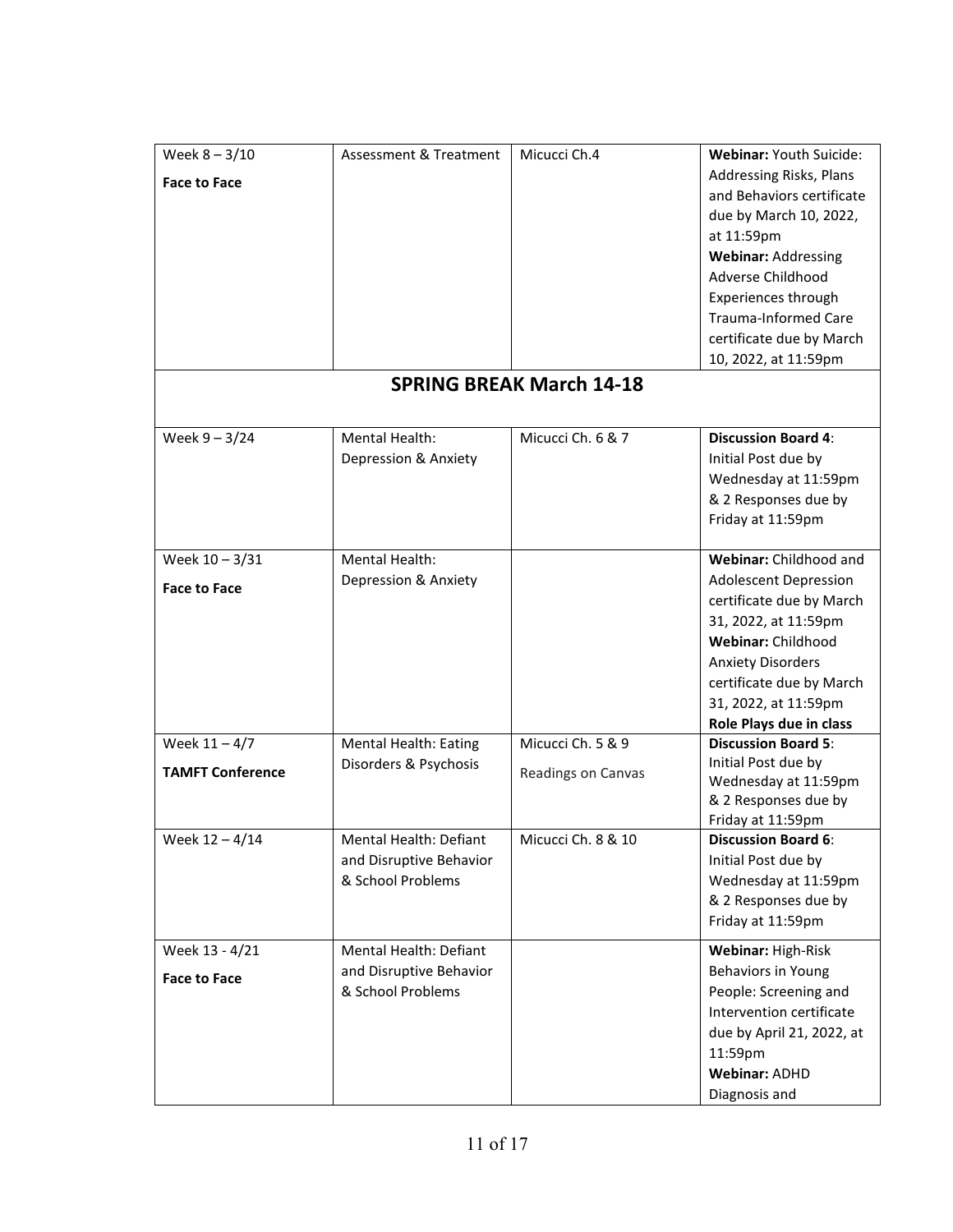|                     |                     |                    | Management certificate     |
|---------------------|---------------------|--------------------|----------------------------|
|                     |                     |                    | due by April 21, 2022, at  |
|                     |                     |                    | 11:59pm                    |
|                     |                     |                    | Role Plays due in class    |
| Week $14 - 4/28$    | Mental Health IPV & | Readings on Canvas | Webinar: Interpersonal     |
|                     | Substance Abuse     |                    | Violence certificate due   |
|                     |                     |                    | by April 28, 2022, at      |
|                     |                     |                    | 11:59pm                    |
|                     |                     |                    | <b>Webinar: Adolescent</b> |
|                     |                     |                    | Substance Use certificate  |
|                     |                     |                    | due by April 28, 2022, at  |
|                     |                     |                    | 11:59pm                    |
| Week $15 - 5/5$     | Case Study Paper    |                    | <b>Case Study Paper</b>    |
| <b>Face to Face</b> | Presentations       |                    | Presentations: due by      |
|                     |                     |                    | Thursday at 11:59pm        |
|                     |                     |                    | Case Study Paper: due by   |
|                     |                     |                    | May 5, 2022, at 11:59pm    |
| Week $16 - 5/12$    | Case Study Paper    |                    | <b>Case Study Paper</b>    |
| <b>Face to Face</b> | Presentations       |                    | Presentations: due by      |
|                     |                     |                    | Thursday at 11:59pm        |

(Course Calendar may be altered by the instructor throughout the semester as needed.)

#### **Important University Dates**

*You can access the current Academic Calendar at the link below for important university dates:*

### *<https://www.tamuct.edu/registrar/academic-calendar.html>*

### **TECHNOLOGY REQUIREMENTS AND SUPPORT**

### **Technology Requirements**

This course will use the A&M-Central Texas Instructure Canvas learning management system. **We strongly recommend the latest versions of Chrome or Firefox browsers. Canvas no longer supports any version of Internet Explorer.**

Logon to A&M-Central Texas Canvas [https://tamuct.instructure.com/] or access Canvas through the TAMUCT Online link in myCT [https://tamuct.onecampus.com/]. You will log in through our Microsoft portal.

Username: Your MyCT email address. Password: Your MyCT password

### **Canvas Support**

Use the Canvas Help link, located at the bottom of the left-hand menu, for issues with Canvas. You can select "Chat with Canvas Support," submit a support request through "Report a Problem," or call the Canvas support line: 1-844-757-0953.

For issues related to course content and requirements, contact your instructor.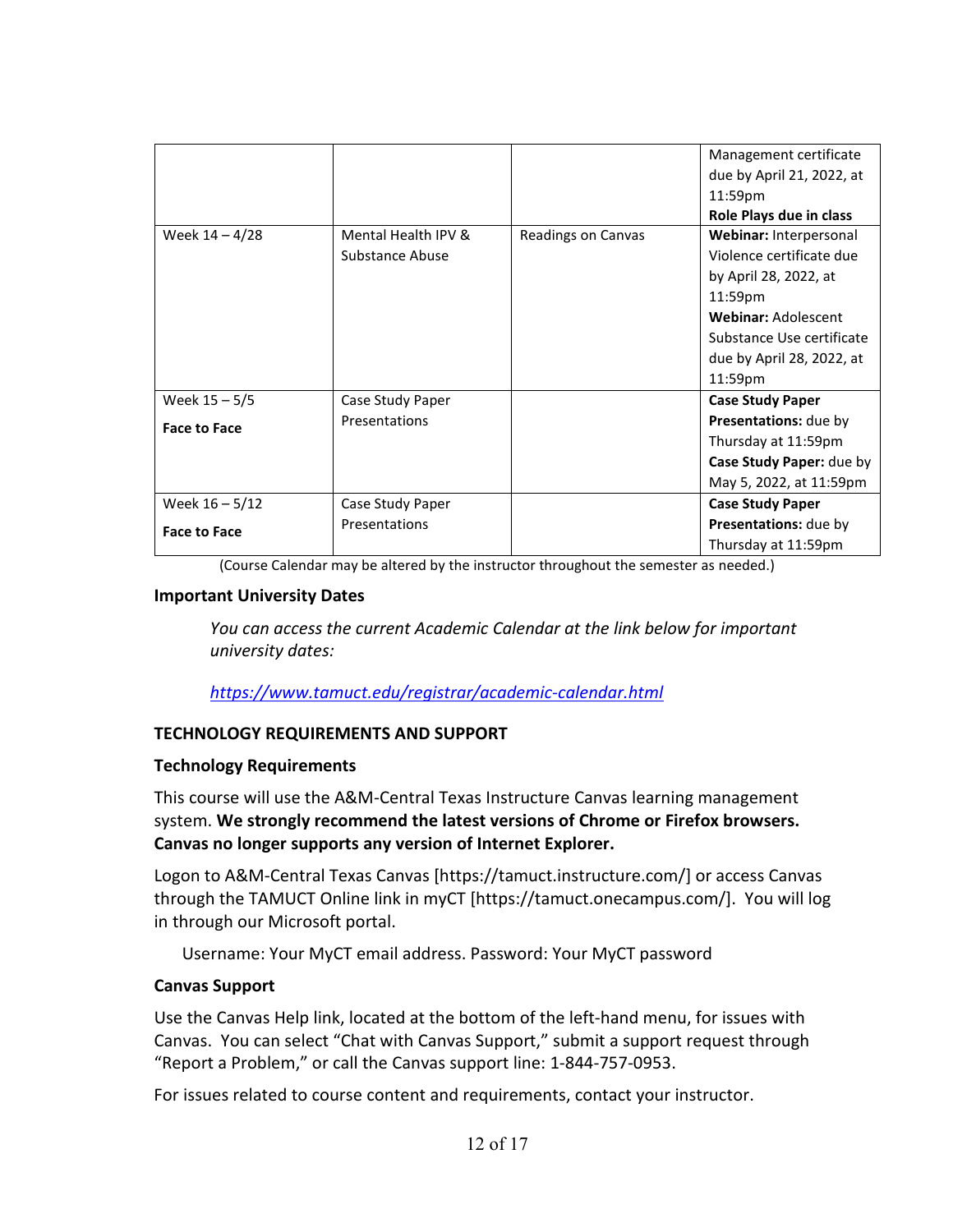## **Online Proctored Testing**

A&M-Central Texas uses Proctorio for online identity verification and proctored testing. This service is provided at no direct cost to students. If the course requires identity verification or proctored testing, the technology requirements are: Any computer meeting the minimum computing requirements, plus web camera, speaker, and microphone (or headset). Proctorio also requires the Chrome web browser with their custom plug in.

# **Other Technology Support**

For log-in problems, students should contact Help Desk Central, 24 hours a day, 7 days a week

Email: [helpdesk@tamu.edu](mailto:helpdesk@tamu.edu) Phone: (254) 519-5466 [Web Chat:](http://hdc.tamu.edu/) [http://hdc.tamu.edu] *Please let the support technician know you are an A&M-Central Texas student.*

# **UNIVERSITY RESOURCES, PROCEDURES, AND GUIDELINES**

# **Drop Policy**

If you discover that you need to drop this class, you must complete the [Drop Request](https://dynamicforms.ngwebsolutions.com/casAuthentication.ashx?InstID=eaed95b9-f2be-45f3-a37d-46928168bc10&targetUrl=https%3A%2F%2Fdynamicforms.ngwebsolutions.com%2FSubmit%2FForm%2FStart%2F53b8369e-0502-4f36-be43-f02a4202f612) Dynamic Form through Warrior Web.

[https://dynamicforms.ngwebsolutions.com/casAuthentication.ashx?InstID=eaed95b9 f2be-45f3-a37d-

46928168bc10&targetUrl=https%3A%2F%2Fdynamicforms.ngwebsolutions.com%2FSubm it%2FForm%2FStart%2F53b8369e-0502-4f36-be43-f02a4202f612].

Faculty cannot drop students; this is always the responsibility of the student. The Registrar's Office will provide a deadline on the Academic Calendar for which the form must be completed. Once you submit the completed form to the Registrar's Office, you must go into Warrior Web and confirm that you are no longer enrolled. If you still show as enrolled, FOLLOW-UP with the Registrar's Office immediately. You are to attend class until the procedure is complete to avoid penalty for absence. Should you miss the drop deadline or fail to follow the procedure, you will receive an F in the course, which may affect your financial aid and/or VA educational benefits.

# **Academic Integrity**

Texas A&M University-Central Texas values the integrity of the academic enterprise and strives for the highest standards of academic conduct. A&M-Central Texas expects its students, faculty, and staff to support the adherence to high standards of personal and scholarly conduct to preserve the honor and integrity of the creative community. Any deviation by students from this expectation may result in a failing grade for the assignment and potentially a failing grade for the course. All academic misconduct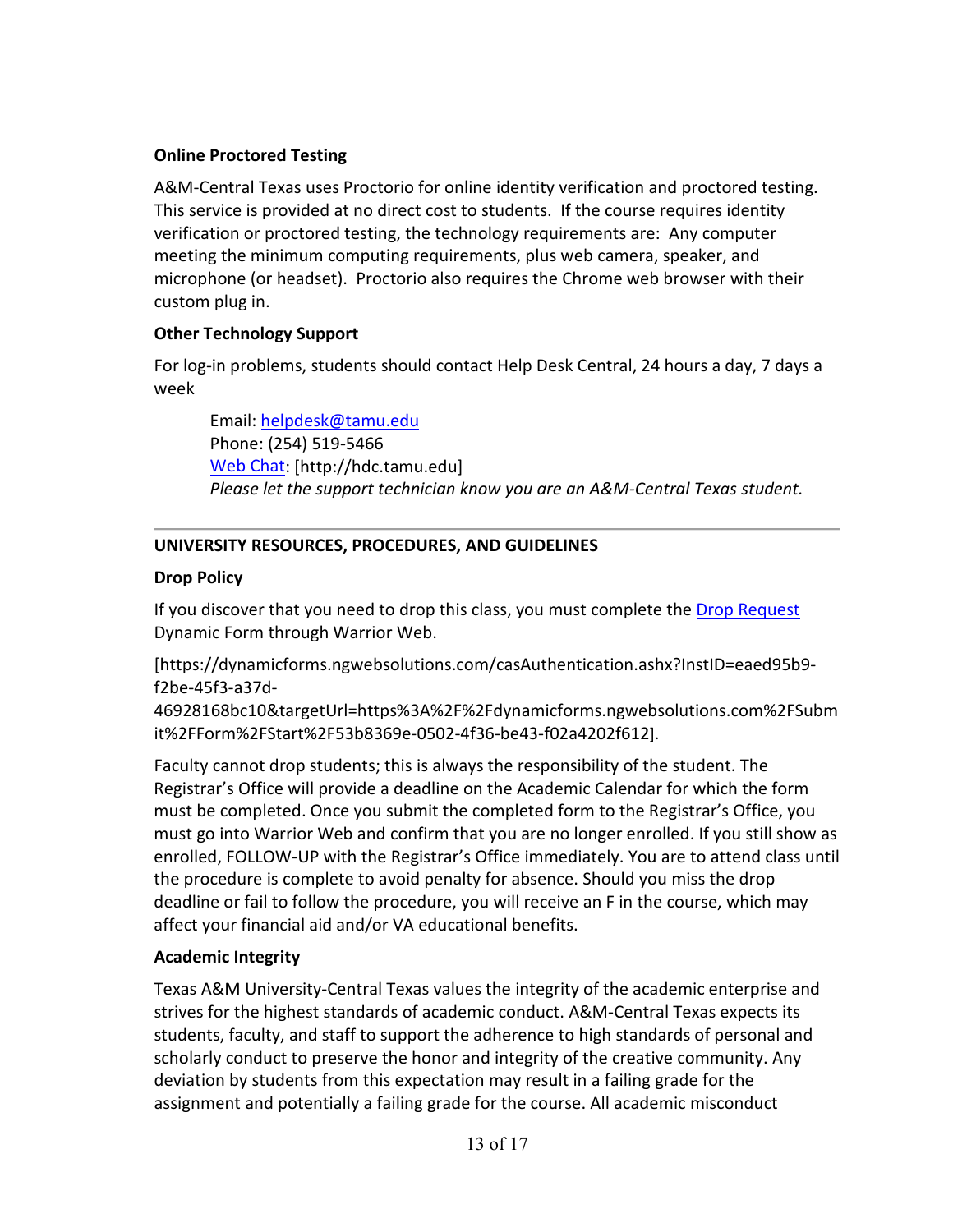concerns will be referred to the Office of Student Conduct. When in doubt on collaboration, citation, or any issue, please contact your instructor before taking a course of action.

For more [information](https://nam04.safelinks.protection.outlook.com/?url=https%3A%2F%2Fwww.tamuct.edu%2Fstudent-affairs%2Fstudent-conduct.html&data=04%7C01%7Clisa.bunkowski%40tamuct.edu%7Ccfb6e486f24745f53e1a08d910055cb2%7C9eed4e3000f744849ff193ad8005acec%7C0%7C0%7C637558437485252160%7CUnknown%7CTWFpbGZsb3d8eyJWIjoiMC4wLjAwMDAiLCJQIjoiV2luMzIiLCJBTiI6Ik1haWwiLCJXVCI6Mn0%3D%7C1000&sdata=yjftDEVHvLX%2FhM%2FcFU0B99krV1RgEWR%2BJ%2BhvtoR6TYk%3D&reserved=0) regarding the Student Conduct process, [https://www.tamuct.edu/student-affairs/student-conduct.html].

If you know of potential honor violations by other students, you may [submit](https://nam04.safelinks.protection.outlook.com/?url=https%3A%2F%2Fcm.maxient.com%2Freportingform.php%3FTAMUCentralTexas%26layout_id%3D0&data=04%7C01%7Clisa.bunkowski%40tamuct.edu%7Ccfb6e486f24745f53e1a08d910055cb2%7C9eed4e3000f744849ff193ad8005acec%7C0%7C0%7C637558437485262157%7CUnknown%7CTWFpbGZsb3d8eyJWIjoiMC4wLjAwMDAiLCJQIjoiV2luMzIiLCJBTiI6Ik1haWwiLCJXVCI6Mn0%3D%7C1000&sdata=CXGkOa6uPDPX1IMZ87z3aZDq2n91xfHKu4MMS43Ejjk%3D&reserved=0) a report, [https://cm.maxient.com/reportingform.php?TAMUCentralTexas&layout\_id=0].

# **Academic Accommodations**

At Texas A&M University-Central Texas, we value an inclusive learning environment where every student has an equal chance to succeed and has the right to a barrier-free education. The Warrior Center for Student Success, Equity and Inclusion is responsible for ensuring that students with a disability receive equal access to the university's programs, services and activities. If you believe you have a disability requiring reasonable accommodations, please contact the Office of Access and Inclusion, WH-212; or call (254) 501-5836. Any information you provide is private and confidential and will be treated as such.

For more information, please visit our [Access & Inclusion](https://tamuct.instructure.com/courses/717) Canvas page (log-in required) [https://tamuct.instructure.com/courses/717]

# **Important information for Pregnant and/or Parenting Students**

Texas A&M University-Central Texas supports students who are pregnant and/or parenting. In accordance with requirements of Title IX and related guidance from US Department of Education's Office of Civil Rights, the Dean of Student Affairs' Office can assist students who are pregnant and/or parenting in seeking accommodations related to pregnancy and/or parenting. Students should seek out assistance as early in the pregnancy as possible. For more information, please visit [Student Affairs](https://www.tamuct.edu/student-affairs/pregnant-and-parenting-students.html) [https://www.tamuct.edu/student-affairs/pregnant-and-parenting-students.html]. Students may also contact the institution's Title IX Coordinator. If you would like to read more about these [requirements and guidelines](http://www2.ed.gov/about/offices/list/ocr/docs/pregnancy.pdf) online, please visit the website [http://www2.ed.gov/about/offices/list/ocr/docs/pregnancy.pdf].

Title IX of the Education Amendments Act of 1972 prohibits discrimination on the basis of sex and gender–including pregnancy, parenting, and all related conditions. A&M-Central Texas is able to provide flexible and individualized reasonable accommodation to pregnant and parenting students. All pregnant and parenting students should contact the Associate Dean in the Division of Student Affairs at (254) 501-5909 to seek out assistance. Students may also contact the University's Title IX Coordinator.

# **Tutoring**

Tutoring is available to all A&M-Central Texas students, both virtually and in-person. Student success coaching is available online upon request.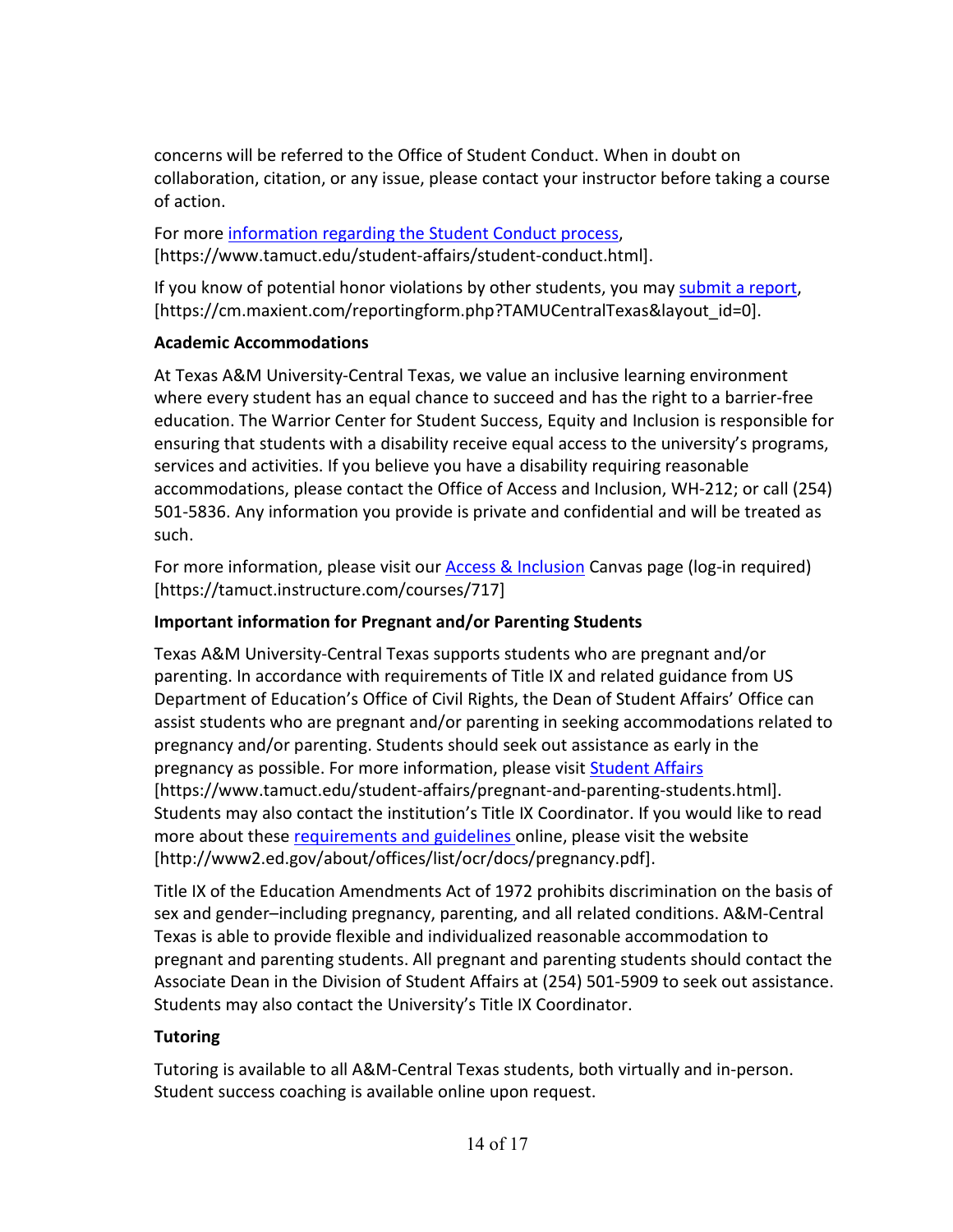If you have a question, are interested in becoming a tutor, or in need of success coaching contact the Warrior Center for Student Success, Equity and Inclusion at (254) 501-5836, visit the Warrior Center at 212 Warrior Hall, or by emailing [WarriorCenter@tamuct.edu.](mailto:WarriorCenter@tamuct.edu)

To schedule tutoring sessions and view tutor availability, please visit Tutor [Matching](https://tutormatchingservice.com/TAMUCT) [Services](https://tutormatchingservice.com/TAMUCT) [https://tutormatchingservice.com/TAMUCT] or visit the Tutoring Center in 111 Warrior Hall.

Chat live with a remote tutor 24/7 for almost any subject from on your computer! Tutor.com is an online tutoring platform that enables A&M-Central Texas students to log in and receive online tutoring support at no additional cost. This tool provides tutoring in over 40 subject areas except writing support. Access Tutor.com through Canvas.

## **University Writing Center**

University Writing Center: Located in Warrior Hall 416, the University Writing Center (UWC) at Texas A&M University–Central Texas (A&M–Central Texas) is a free service open to all A&M–Central Texas students. For the Spring 2022 semester, the hours of operation are from 10:00 a.m.-5:00 p.m. Monday thru Thursday in Warrior Hall 416 (with online tutoring available every hour as well) with satellite hours available online only Monday thru Thursday from 6:00-9:00 p.m. and Saturday 12:00-3:00 p.m.

Tutors are prepared to help writers of all levels and abilities at any stage of the writing process. While tutors will not write, edit, or grade papers, they will assist students in developing more effective composing practices. By providing a practice audience for students' ideas and writing, our tutors highlight the ways in which they read and interpret students' texts, offering guidance and support throughout the various stages of the writing process. In addition, students may work independently in the UWC by checking out a laptop that runs the Microsoft Office suite and connects to WIFI, or by consulting our resources on writing, including all of the relevant style guides. Whether you need help brainstorming ideas, organizing an essay, proofreading, understanding proper citation practices, or just want a quiet place to work, the UWC is here to help!

Students may arrange a one-to-one session with a trained and experienced writing tutor by making an appointment via [WCOnline](https://tamuct.mywconline.com/) [https://tamuct.mywconline.com/]. In addition, you can email Dr. Bruce Bowles Jr. at bruce.bowles@tamuct.edu if you have any questions about the UWC, need any assistance with scheduling, or would like to schedule a recurring appointment with your favorite tutor by making an appointment via [WCOnline](https://tamuct.mywconline.com/) [https://tamuct.mywconline.com/]. In addition, you can email Dr. Bruce Bowles Jr. at bruce.bowles@tamuct.edu if you have any questions about the UWC, need any assistance with scheduling, or would like to schedule a recurring appointment with your favorite tutor.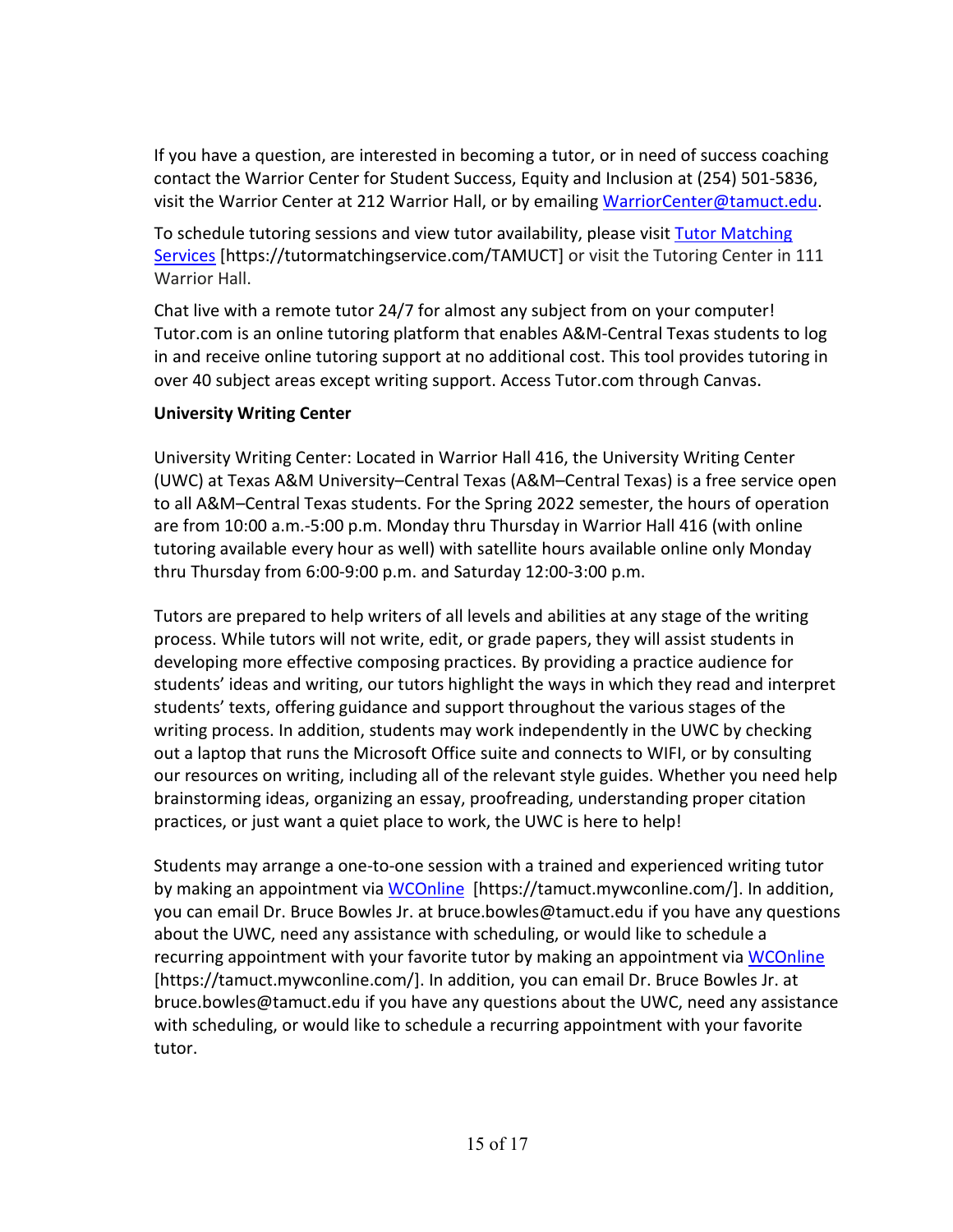## **University Library**

The University Library provides many services in support of research across campus and at a distance. We offer over 200 electronic databases containing approximately 400,000 eBooks and 82,000 journals, in addition to the 96,000 items in our print collection, which can be mailed to students who live more than 50 miles from campus. Research guides for each subject taught at A&M-Central Texas are available through our website to help students navigate these resources. On campus, the library offers technology including cameras, laptops, microphones, webcams, and digital sound recorders.

Research assistance from a librarian is also available 24 hours a day through our online chat service, and at the reference desk when the library is open. Research sessions can be scheduled for more comprehensive assistance, and may take place virtually through WebEx, Microsoft Teams or in-person at the library. Schedule an [appointment](https://nam04.safelinks.protection.outlook.com/?url=https%3A%2F%2Ftamuct.libcal.com%2Fappointments%2F%3Fg%3D6956&data=04%7C01%7Clisa.bunkowski%40tamuct.edu%7Cde2c07d9f5804f09518008d9ab7ba6ff%7C9eed4e3000f744849ff193ad8005acec%7C0%7C0%7C637729369835011558%7CUnknown%7CTWFpbGZsb3d8eyJWIjoiMC4wLjAwMDAiLCJQIjoiV2luMzIiLCJBTiI6Ik1haWwiLCJXVCI6Mn0%3D%7C3000&sdata=KhtjgRSAw9aq%2FoBsB6wyu8b7PSuGN5EGPypzr3Ty2No%3D&reserved=0) [here](https://nam04.safelinks.protection.outlook.com/?url=https%3A%2F%2Ftamuct.libcal.com%2Fappointments%2F%3Fg%3D6956&data=04%7C01%7Clisa.bunkowski%40tamuct.edu%7Cde2c07d9f5804f09518008d9ab7ba6ff%7C9eed4e3000f744849ff193ad8005acec%7C0%7C0%7C637729369835011558%7CUnknown%7CTWFpbGZsb3d8eyJWIjoiMC4wLjAwMDAiLCJQIjoiV2luMzIiLCJBTiI6Ik1haWwiLCJXVCI6Mn0%3D%7C3000&sdata=KhtjgRSAw9aq%2FoBsB6wyu8b7PSuGN5EGPypzr3Ty2No%3D&reserved=0) [https://tamuct.libcal.com/appointments/?g=6956]. Assistance may cover many topics, including how to find articles in peer-reviewed journals, how to cite resources, and how to piece together research for written assignments.

Our 27,000-square-foot facility on the A&M-Central Texas main campus includes student lounges, private study rooms, group work spaces, computer labs, family areas suitable for all ages, and many other features. Services such as interlibrary loan, TexShare, binding, and laminating are available. The library frequently offers workshops, tours, readings, and other events. For more information, please visit our Library [website](https://nam04.safelinks.protection.outlook.com/?url=https%3A%2F%2Ftamuct.libguides.com%2Findex&data=04%7C01%7Clisa.bunkowski%40tamuct.edu%7C7d8489e8839a4915335f08d916f067f2%7C9eed4e3000f744849ff193ad8005acec%7C0%7C0%7C637566044056484222%7CUnknown%7CTWFpbGZsb3d8eyJWIjoiMC4wLjAwMDAiLCJQIjoiV2luMzIiLCJBTiI6Ik1haWwiLCJXVCI6Mn0%3D%7C1000&sdata=2R755V6rcIyedGrd4Os5rkgn1PvhHKU3kUV1vBKiHFo%3D&reserved=0) [http://tamuct.libguides.com/index].

# **ADDITIONAL POLICY STATEMENTS**

## **A Note about Sexual Violence at A&M-Central Texas**

Sexual violence is a serious safety, social justice, and public health issue. The university offers support for anyone struggling with these issues. University faculty are mandated reporters, so if someone discloses that they were sexually assaulted (or a victim of Domestic/Dating Violence or Stalking) while a student at TAMUCT, faculty members are required to inform the Title IX Office. If you want to discuss any of these issues confidentially, you can do so through Student Wellness and Counseling (254-501-5955) located on the second floor of Warrior Hall (207L).

Sexual violence can occur on our campus because predators often feel emboldened, and victims often feel silenced or shamed. It is incumbent on ALL of us to find ways to actively create environments that tell predators we don't agree with their behaviors and tell survivors we will support them. Your actions matter. Don't be a bystander; be an agent of change. For additional information on campus policy and resources visit the **Title IX** [webpage](https://www.tamuct.edu/compliance/titleix.html) [\[https://www.tamuct.edu/compliance/titleix.html\]](https://www.tamuct.edu/compliance/titleix.html).

## **Behavioral Intervention**

Texas A&M University-Central Texas cares about the safety, health, and well-being of its